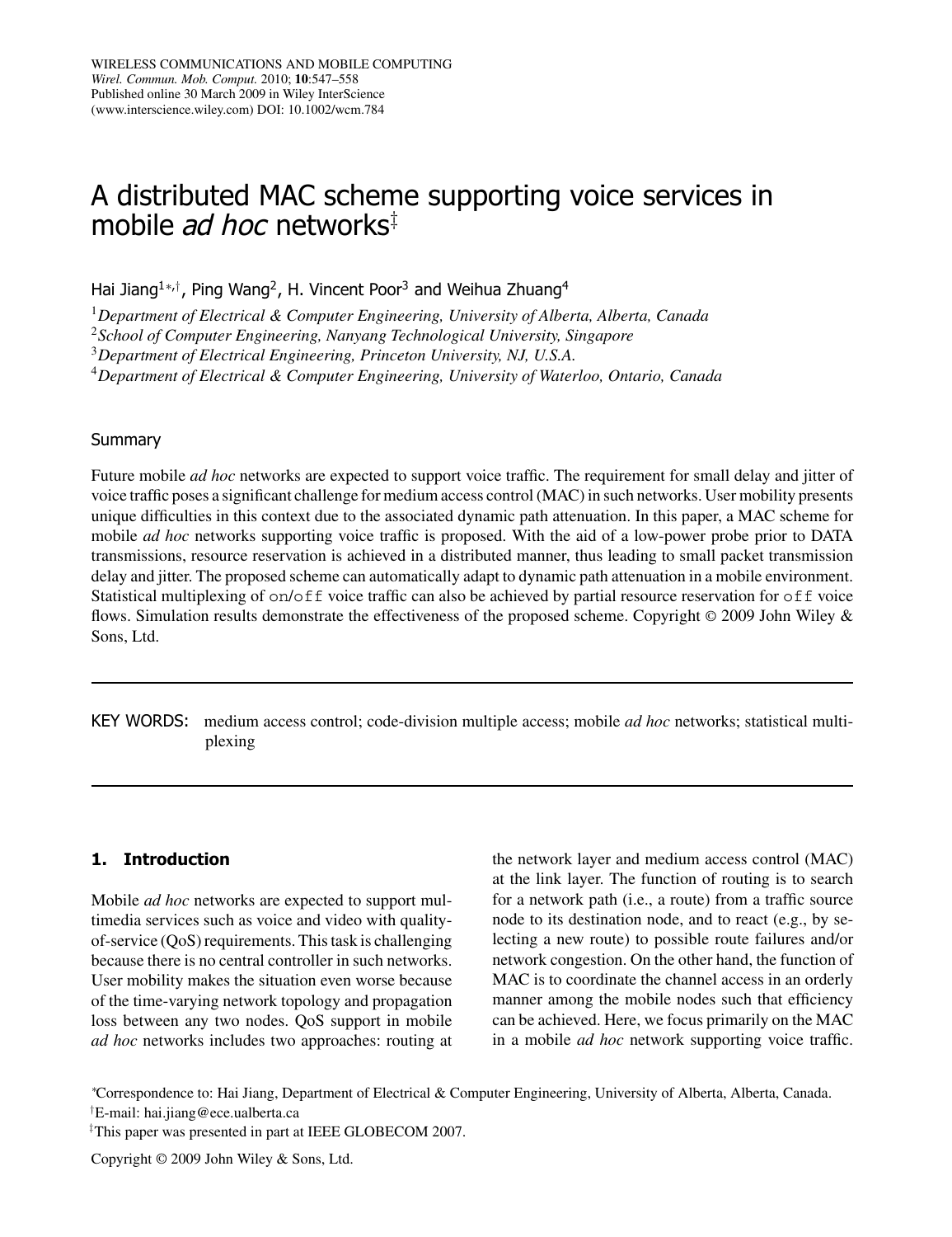In such a network, a MAC scheme should be: (1) distributed (because of the scalability requirement); (2) tolerant to the hidden terminal problem; (3) ensuring small delay/jitter (due to the real-time nature of voice traffic); and (4) adaptive to user mobility.

In this paper, we propose an effective MAC scheme with the above desired features. The scheme is fully distributed, thus scaling well to a large network. The hidden terminal problem does not exist in our scheme. Radio resource requirements are met by resource reservation, thus achieving small delay and jitter. Our scheme can also adapt to user mobility to a certain extent. The rest of this paper is organized as follows. Related work is discussed in Section 2. The proposed MAC scheme is presented in Section 3. Statistical multiplexing of voice traffic in our scheme is investigated in Section 4. Performance evaluation is given in Section 5, followed by concluding remarks in Section 6.

## **2. Related Work and Discussion**

The most prevalent MAC schemes for *ad hoc* networks are carrier-sense multiple access (CSMA) and its variants, and busy-tone based schemes. The CSMA schemes are inherently distributed. However, it is well accepted that CSMA schemes suffer from the hidden terminal problem. In addition, these schemes are based on an ideal assumption, i.e., each transmitter has an interference range so that a receiver of another link outside the interference range does not receive any interference from that transmitter. However, in practical networks, the interference from a transmitter to any receiver depends on the transmission power, the distance between the two nodes, and the propagation environment between them. This means that the interference level is *continuous* in general. The principle behind the preceding ideal assumption is to quantize the continuous interference level to two discrete levels: full interference or no interference, thus making network analysis much easier. However, it may not reflect the reality in an actual network. For instance, consider the situation shown in Figure 1. We have a transmission link from node *D* to node *C*. The receiver, i.e., node *C* is beyond the interference range of two interferers, nodes *A* and *B*. According to the ideal assumption, node *C* receives no interference from either *A* or *B*. However, in reality, although the interference from either node *A* or node *B* is not significant enough to affect node *C*'s reception, the summation of interference received from nodes *A* and *B* may make node *C* unable



Fig. 1. An example in which the ideal assumption is not valid.

to receive its desired signal successfully. On the other hand, one motivation of busy-tone based schemes [\[1\] is](#page-9-0) to better solve the hidden terminal problem. Each target receiver sends a *receive busy tone* to notify the nearby hidden terminals not to transmit. However, the hidden terminal problem is not eliminated. For instance, collisions of request-to-send (RTS) frames can still occur due to the hidden terminal problem [\[2\].](#page-9-0) It is also challenging to determine the busy-tone coverage. Traditionally the busy-tone coverage is set to be the same as the interference range. However, similar to the case in CSMA, if there are multiple interferers beyond a target receiver's busy-tone coverage, the aggregate interference from them can be strong enough to corrupt the target receiver's desired reception, since the interferers cannot hear the busy tone and thus, start their transmissions. In a mobile environment, the multipath fading can cause the busy-tone coverage to vary with time. This can severely degrade the system performance because a strong interferer in the DATA frequency band may not be notified by the busy tone due to instantaneous deep fading in the busy tone frequency band. This is the problem of different channel gains in two frequency bands.

The contention-based nature of CSMA schemes and busy-tone based schemes makes it very difficult to bound delay and jitter to small values for voice traffic. This observation implies that we should instead resort to reservation of channel resources. Resource reservation can avoid contentions, and voice traffic can be transmitted continuously on the reserved channel, thus bounding the transmission delay and jitter.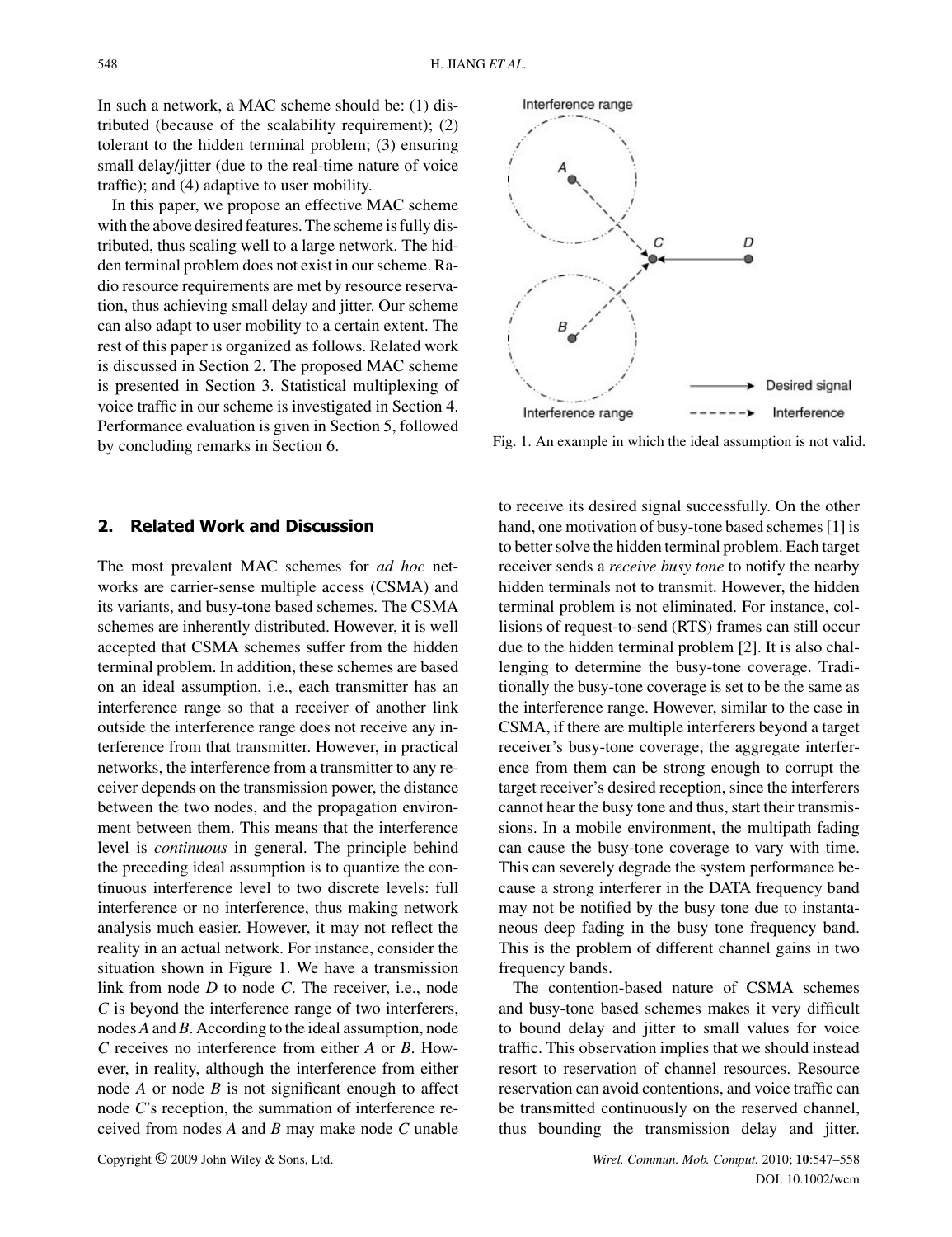Reservation based MAC schemes have been extensively studied in the literature [\[3–8\].](#page-9-0) In these schemes, each node first contends in a contention period to send a reservation request. Once the reservation is granted, the node can transmit in the reserved time slot without contention. However, these schemes still suffer from the aforementioned 'ideal assumption' problem. Thus in this research we consider a code-division multiple access (CDMA)-based mobile *ad hoc* network, in which the air interface supports multiple simultaneous transmissions in a neighborhood. In our previous work [\[9\],](#page-10-0) we have proposed a MAC scheme for a CDMA-based wireless mesh backbone, referred to as the *MESH* scheme here. Before DATA<sup>‡</sup> transmissions, each potential sender first transmits a low-power probe to the network. Upon reception of the probe, each active receiver estimates a potential interference increase due to the potential sender's DATA transmission. The active receiver transmits a busy-tone signal in a separate busy-tone channel to notify the potential sender if the potential interference increase is intolerable. If the potential sender does not detect a busy tone, it successfully reserves a code channel. However, targeted at a wireless mesh backbone with fixed topology and large traffic intensity, the MESH scheme is not effective or efficient in a mobile *ad hoc* network with time-varying network topology and time-varying channel gain between any two nodes. Accordingly, in the following we propose a MAC scheme for a mobile *ad hoc* network supporting voice traffic, based on a similar 'probing' mechanism.

## **3. The Proposed MAC Scheme**

#### 3.1. System Model

Consider a mobile *ad hoc* network having *N* mobile nodes. At the MAC layer, a source node can communicate with one or more of its neighbors, with a separate queue for each destination node. Each node is assigned a unique transmitting code and a unique receiving code [\[10\].](#page-10-0) The network topology changes as the mobile nodes move.

We use a time frame structure as shown in Figure 2. in which time is partitioned into fixed-length frames. In each frame, there are *M* information slots (ISs), each followed by a short blocking slot (BS). The ISs are



Fig. 2. Time frame structure.

used for information (i.e., DATA and ACK) and probe transmissions, while the BSs are used for transmitting blocking messages (to be discussed). Only constant rate voice traffic is considered.§

Each voice link requires a minimal transmission rate (e.g., voice packet generation rate from the codec) so that its delay and jitter can be kept at a very low level. To keep the transmission accuracy of the voice link, a signal to interference plus noise ratio (SINR) threshold is required for each link, i.e., for the link from sender *i* to receiver *j*, the following inequality should hold:

$$
\frac{G_i P_{ij}^t g_{ij}}{I_j + \eta_j} \ge \Gamma_d \tag{1}
$$

where  $G_i$  is the spreading gain,  $P_{ij}^t$  the transmit power,  $g_{ij}$  the path gain from node *i* to node *j*,  $I_j$  the interference (from other links) received at node  $j$ ,  $\eta_j$  the background noise power at node *j*, and  $\Gamma_d$  is the required SINR threshold for accurate information transmission.

Unlike the situation for the MESH scheme, all the transmissions are within a frequency band in our proposed scheme, using CDMA technology. Since Rake reception can collect signal energy from different paths, we assume that there is no fast (multipath) fading, $\parallel$  and the transmit power is attenuated only due to path loss with exponent  $\beta$  and shadowing. A node cannot transmit and receive at the same time, since each node's transmission and reception are within the same frequency band.

<sup>‡</sup>A 'DATA' packet means an information packet from the traffic source.

<sup>§</sup>Note that our scheme can still work when there are other traffic types such as video and data. Each time frame can be (dynamically) divided into three portions, for voice, data, and video traffic, respectively. Then our scheme can be applied in the voice portion of each frame.

For a non-ideal case in which fast fading is not fully addressed by a Rake receiver, the impact of the fluctuations due to fast fading can be represented by an increase in the packet loss rate. The additional packet loss rate depends on the propagation environment, the Rake receiver structure, the error-correction technology, user mobility pattern, and so on.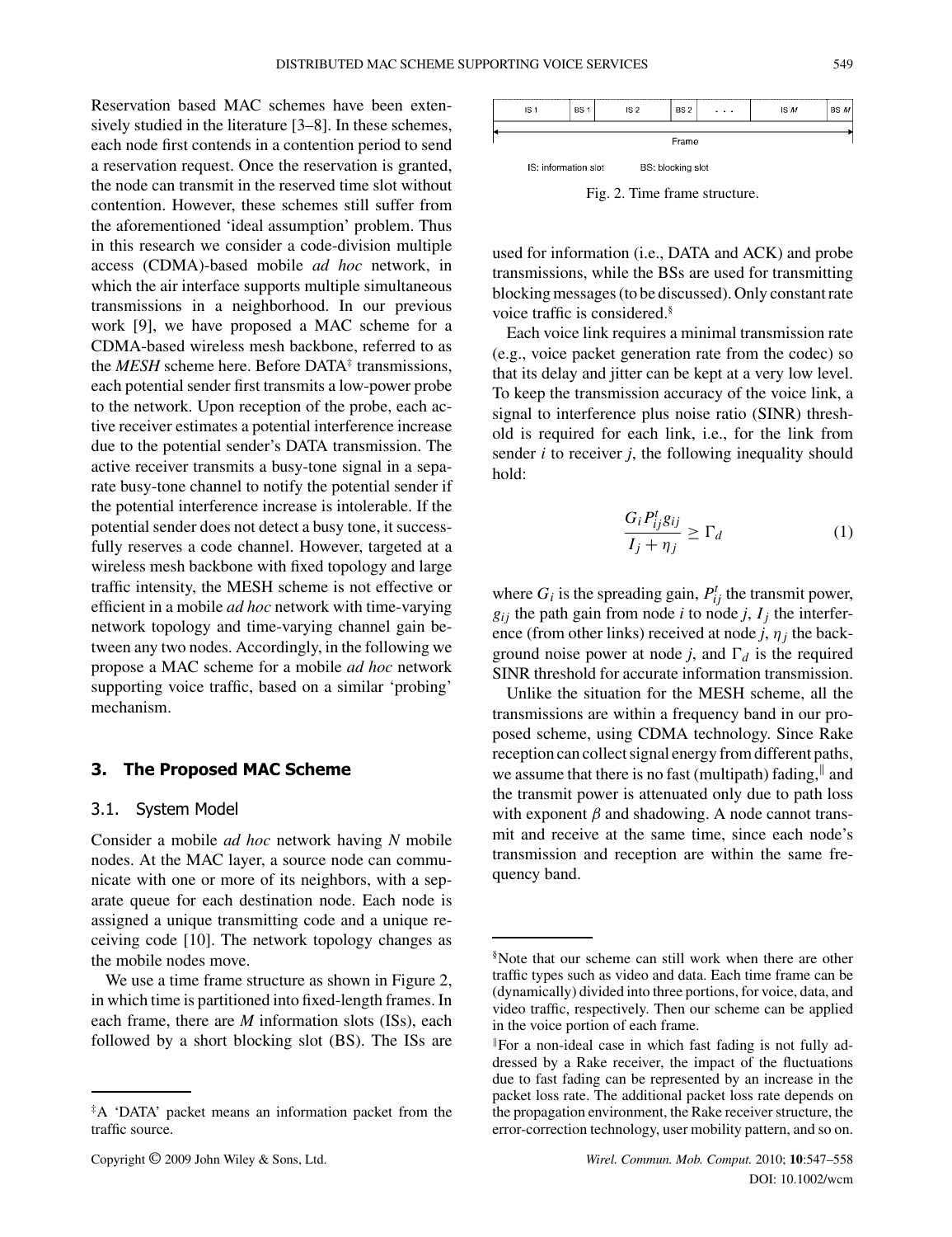## 3.2. Power Allocation for DATA and ACKs

Random access wireless networks usually use one of two power allocation strategies: common power allocation and linear power allocation [\[11\].](#page-10-0) A common transmit power is used by all the nodes in the common power allocation strategy [\[12\]. I](#page-10-0)n the linear power allocation strategy [\[13,14\],](#page-10-0) the transmit power is proportional to the path attenuation level from the sender to the receiver. In a mobile *ad hoc* network, it is difficult to estimate the path attenuation in advance from a sender to a receiver due to user mobility. Here we consider a common power allocation strategy, in which each traffic source node uses a constant power *P* to transmit its DATA frames to its destination, and the traffic destination uses the same power level to feed back ACKs.

#### 3.3. Multiple Access Procedure

The multiple access control of the network is based on resource reservation. Consider the case of a new call arrival at source node *i* in time frame 0 to destination node *j*. Note that our MAC scheme deals only with unidirectional traffic (from node *i* to *j*) rather than bidirectional traffic (from node *i* to *j* and *vice versa*) for the following reason. In a mobile *ad hoc* network, it is likely that there is no direct link between a pair of users (say user A and user B). In this case, it is not necessary that traffic from user A to user B follows the same path as that in the reverse direction. Therefore, our scheme reserves resources only for unidirectional communications, and the routing protocol in the network layer is expected to ensure that reservation is performed in both directions.



Fig. 3. The multiple access procedure.

The multiple access procedure is illustrated in Figure 3, while the associated finite state machine is depicted in Figure 4.

### *3.3.1. Selection of DATA IS*

Before the call arrival, node *i* is in state Idle. Upon the new call arrival, node *i* first selects an IS for DATA transmission, referred to as its *DATA IS*, i.e., node *i* transits to state DATA\_IS\_Sel. The ISs at which the destination node *j* is sending traffic should be skipped, because node *j* cannot send and receive at the same time at the same frequency band. In frame 1, node *i* measures its experienced interference, and monitors the transmitting code of node *j*. Among the ISs over which node *j*'s transmitting code is not detected, node *i*selects one with the minimum interference level, say IS *k*, as its DATA IS. If no IS is available, the call is dropped, i.e., node *i* proceeds to state Call dropping.

## *3.3.2. Transmissions of probe and blocking messages*

Prior to DATA transmission in the selected DATA IS, node *i* should ensure its DATA transmission does not



Fig. 4. The finite state machine of the medium access protocol.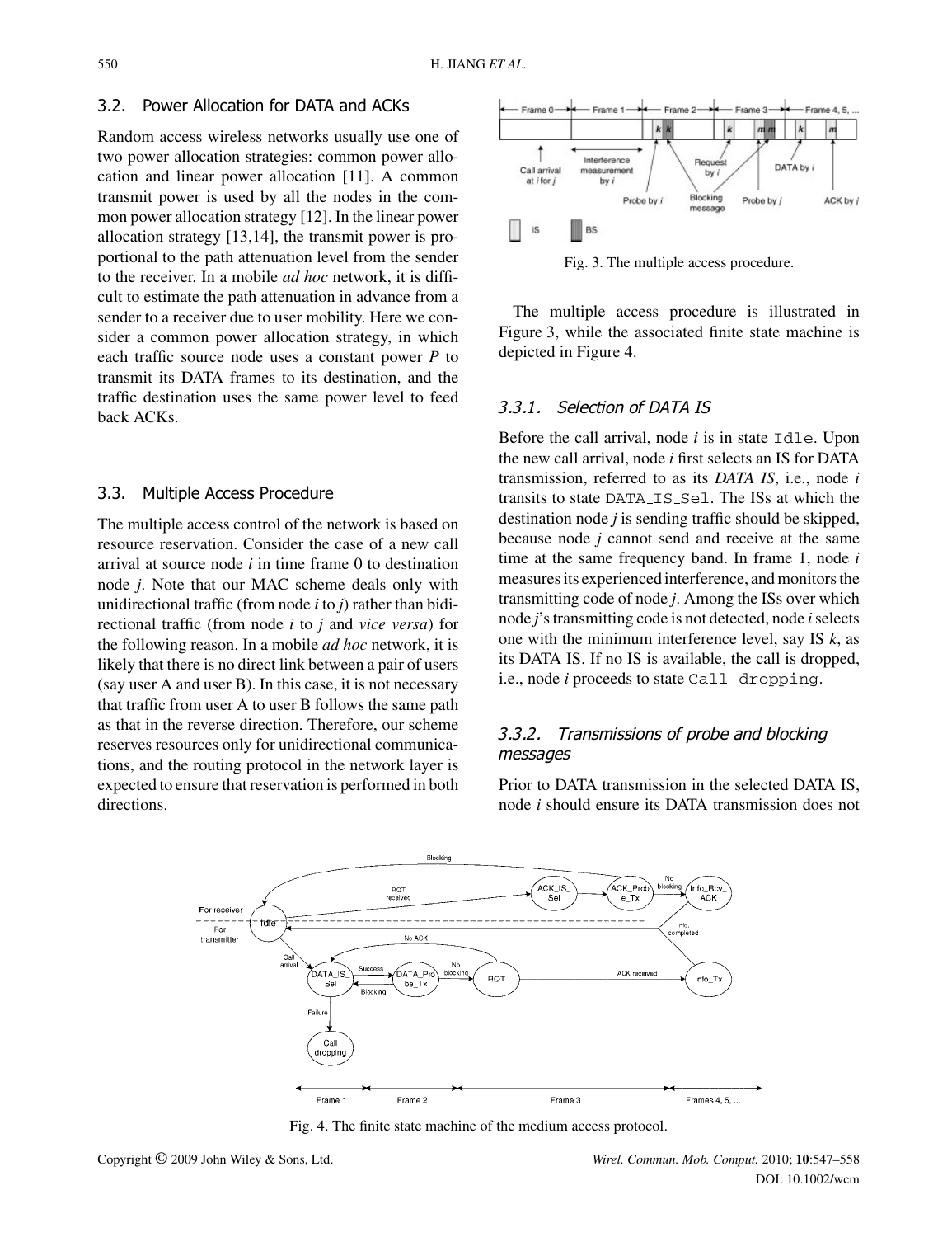corrupt any existing reception at any active receiver in the IS. To achieve this goal, node *i* first sends a low-power test signal into the network, i.e., in state DATA Probe Tx. Specifically, at IS *k* of frame 2, node *i* sends a probe spread by a common probe code with a large spreading gain, and with transmit power level  $\alpha \cdot P$  ( $\alpha \ll 1$ ). No data is carried in the probe. With its low power, the probe is very unlikely to corrupt any existing reception at the IS. Although the probe is sent with low power, we assume that it can be received by active receivers at the IS because of the large spreading gain.

At IS *k*, an active receiver, say node *l*, first measures the received probe power level denoted by  $P_l^{r,p}$ and its own interference level due to other existing transmissions. It estimates the potential interference increase due to DATA transmission of the probe sender as  $P_l^{r,p}/\alpha$ , and determines whether the potential interference increase can corrupt its own reception. If so, it sends a blocking message at BS *k*. The blocking message is spread by a common blocking code.<sup>#</sup> No data is carried by the blocking message. The power allocation for the blocking message will be discussed in Section 3.4.

At BS *k*, node *i* monitors the blocking code. If the detected blocking message power is above a threshold  $P_{th}^{r,b}$ , it gives up on IS *k* for DATA transmission and tries another IS until no blocking message is detected.

# *3.3.3. Selection of ACK IS*

If no blocking message is detected, node *i* sends a request message to destination node *j*, at IS *k* in frame 3 spread by node *j*'s receiving code, and sends its first DATA frame at IS *k* in frame 4 spread by node *i*'s transmitting code, both with power *P*. That is, the node proceeds to state RQT.

Upon receiving the request message, node *j* selects an IS for its ACK, referred to as *ACK IS*, i.e., node *j* proceeds to ACK\_IS\_Se1. Generally it is desired that, at the ACK IS, the interference experienced by node *i* is small so that the ACK can be received correctly. So in the request message, node *i* indicates (among the ISs except IS  $k$ ) the IS with minimal experienced interference, say IS *m*. After node *j* has selected IS *m* as the ACK IS, it proceeds to state ACK\_Probe\_Tx. That is, it sends a probe at IS *m* in frame 3 in the same manner\*\* as node  $i$  sends a probe for DATA IS. If no blocking message is detected at BS *m*, node *j* sends an ACK spread by its transmitting code at IS *m* in frame 4 for the DATA frame received in frame 4, i.e., node *j* proceeds to state Info\_Rcv\_ACK.

If node *i* does not receive an ACK at IS *m* of frame 4, it goes back to state DATA\_IS\_Sel, i.e., selects another DATA IS, and repeats the preceding procedure with a maximal number of attempts. If an ACK is received, it proceeds to the next state Info\_Tx.

# *3.3.4. Continuous transmissions at reserved DATA and ACK ISs*

At subsequent time frames from frame 5, node *i* in state Info Tx transmits its DATA frames spread by its transmitting code at IS *k*, and node *j* in state Info Rcv ACK transmits the ACKs spread by its transmitting code at IS *m*, until the completion of the call. It can be seen that call-level resource reservation is performed. Upon the call completion, no link termination procedure is necessary, because our scheme is based on real-time interference measurement, and other active receivers can measure the interference level reduction when the target link stops using the reserved resource.

## 3.4. Power Allocation for the Blocking Message

If an active receiver at an IS is to send a blocking message in response to a probe from a potential sender,<sup>††</sup> the transmit power of the blocking message should be designed carefully so that the potential sender can be notified. The objective of blocking message power allocation is to ensure that the potential sender can detect a blocking message with power above threshold  $P_{th}^{r,b}$ .

At an IS, it is possible that one or more potential senders may send probes for resource reservation. Since the resource reservation is performed at the call

<sup>¶</sup> Here an active receiver can be an existing traffic destination node for DATA reception, or an existing traffic source node for ACK reception.

<sup>#</sup>Unlike the scheme considered in Reference [\[9\] in](#page-10-0) which a busy tone is used over a separate control channel, the blocking message in our scheme is sent in the data channel, thus avoiding additional hardware cost to implement the busy-tone channel.

<sup>\*\*</sup>The probe is sent at IS *m* in frame 3 when  $m > k$ , or in frame 4 when  $m < k$ . For simplicity of presentation, we use the former case as an example in this paper.

<sup>††</sup>Here a potential sender can be a traffic source node for DATA transmission or a traffic destination node for ACK transmission.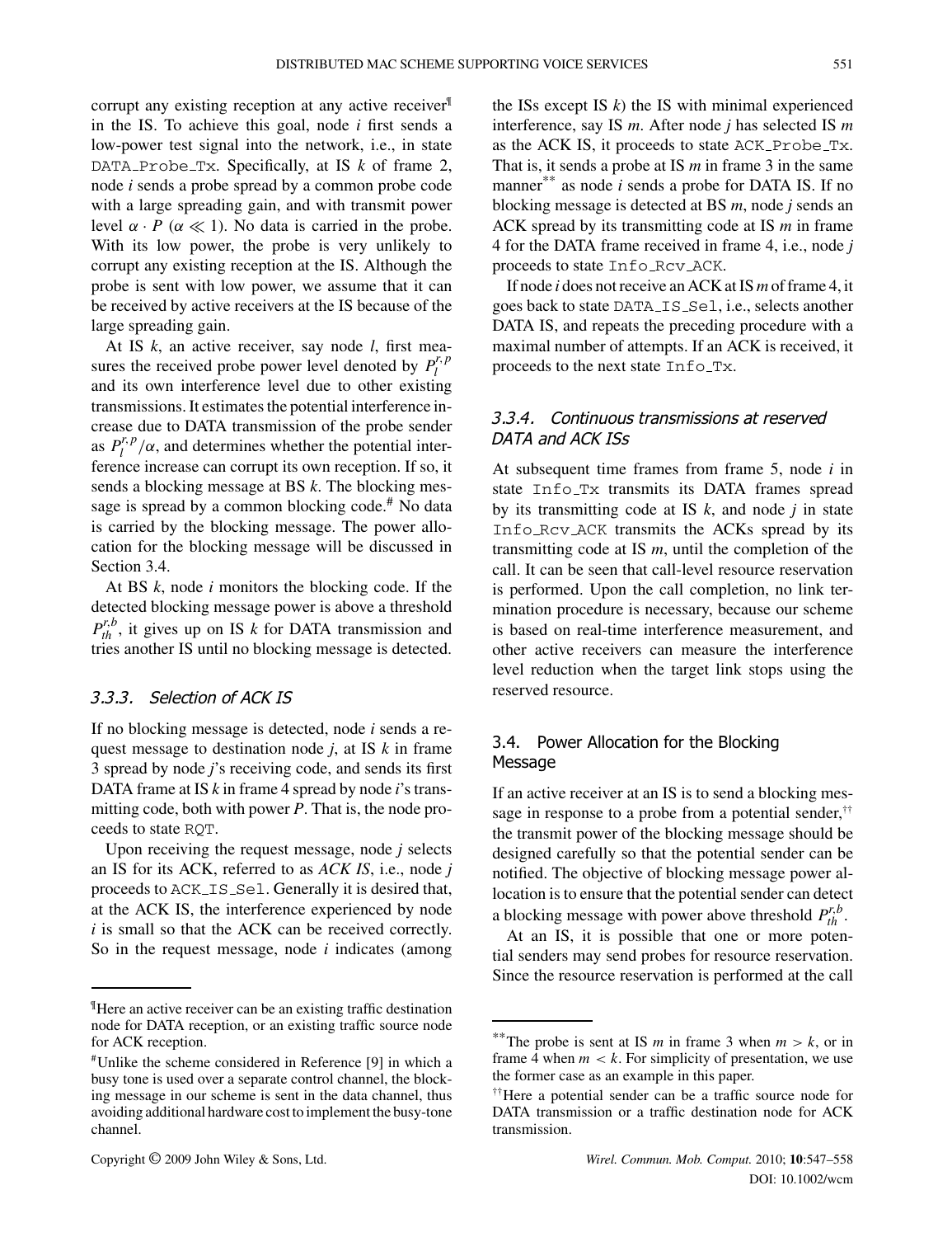level, it is reasonable to assume that at an IS there are at most two potential probe senders in a neighborhood. This assumption is reasonable due to the facts that the duration of a time frame (usually in the order of 10 ms) is much shorter than a call duration (usually in the order of minutes) and that each voice user may only need one request (and thus one probe) within its call duration.

We assume channel reciprocity in terms of shadowing effects. Consider the case in which an active receiver, say node *l*, detects the probe power level  $P_l^{r,p}$ , and wants to send a blocking message. Node *l* sends a blocking message with transmit power

$$
P_l^{t,b} = \max\left\{\frac{2 \cdot P_{th}^{r,b} \cdot \alpha P}{P_l^{r,p}}, \frac{P_{th}^{r,b} \cdot P}{\Lambda_l}\right\} \qquad (2)
$$

where  $\Lambda_l$  is the *interference margin* [\[15,16\] o](#page-10-0)f node *l*, defined as the maximum extra interference that can be tolerated by node *l*. From the interference margin definition, we have

$$
\frac{G_l P g_l}{I_l + \eta_l + \Lambda_l} = \Gamma_d \tag{3}
$$

where  $G_l$  and  $g_l$  are the spreading gain and path gain for the transmission to node *l*, respectively. Then  $\Lambda_l$  is given by

$$
\Lambda_l = \frac{G_l P g_l}{\Gamma_d} - I_l - \eta_l \tag{4}
$$

We first consider the scenario in which only one potential sender, node *i*, sends a probe at an IS. The path gain from node *i* to node *l* is

$$
g_{il} = \frac{P_l^{r,p}}{\alpha P} \tag{5}
$$

From Equation (2) we have

$$
P_l^{t,b} \ge \frac{2 \cdot P_{th}^{r,b} \cdot \alpha P}{P_l^{r,p}} = \frac{2 \cdot P_{th}^{r,b}}{g_{il}} \tag{6}
$$

Due to the reciprocity of the channel,  $g_{li} = g_{il}$ , and so we have

$$
P_l^{t,b} \ge \frac{2 \cdot P_{th}^{r,b}}{g_{li}} \tag{7}
$$

Then the received blocking message power at the potential sender *i* is

$$
P_l^{t,b} \cdot g_{li} \ge 2 \cdot P_{th}^{r,b} \tag{8}
$$

which is greater than the detection threshold  $P_{th}^{r,b}$ . Hence the potential sender is notified to give up the IS.

Next, we consider the scenario in which two potential senders, node  $i_1$  and node  $i_2$ , send probes at an IS. As a common probe code is used, and no data is carried by a probe, node *l* can collect energy from both probes via a Rake receiver. The total received probe power at node *l* is also denoted by  $P_l^{r,p}$ . Suppose that node *l* wants to send a blocking message. Without loss of generality, assume the path gain from node  $i_1$  to  $l$  is not less than that from  $i_2$  to *l*, i.e.,  $g_{i_1l} \ge g_{i_2l}$ . We have

$$
P_l^{r,p} = \alpha P \cdot g_{i_1l} + \alpha P \cdot g_{i_2l} \le 2\alpha P \cdot g_{i_1l} \qquad (9)
$$

When node *l* sends a blocking message with power given by Equation (2), the received blocking message power at node  $i_1$  is

$$
P_l^{t,b} \cdot g_{li_1} = P_l^{t,b} \cdot g_{i_1l}
$$
  
\n
$$
\geq \frac{2 \cdot P_{th}^{r,b} \cdot \alpha P}{P_l^{r,p}} \cdot g_{i_1l}
$$
  
\n
$$
\geq \frac{2 \cdot P_{th}^{r,b} \cdot \alpha P}{2\alpha P \cdot g_{i_1l}} \cdot g_{i_1l}
$$
  
\n
$$
= P_{th}^{r,b}
$$
 (10)

As a result, node  $i_1$  will be notified to give up the IS. In the following, we show that, if node  $i_2$ 's potential information transmission (i.e., DATA or ACK) generates extra interference that is intolerable at node *l*, node *l*'s blocking message with power given by Equation (2) can reach node *i*<sup>2</sup> with a power level above the threshold  $P_{th}^{r,b}$ .

If node *i*2's information transmission can corrupt node *l*'s reception, this means

$$
P \cdot g_{i_2 l} \ge \Lambda_l \tag{11}
$$

We have

$$
g_{i_2l} \ge \frac{\Lambda_l}{P} \tag{12}
$$

When node *l* sends a blocking message with power given by Equation (2), the received blocking message power at node  $i_2$  is

$$
P_l^{t,b} \cdot g_{li_2} = P_l^{t,b} \cdot g_{i_2l}
$$

Copyright © 2009 John Wiley & Sons, Ltd. *Wirel. Commun. Mob. Comput.* 2010; **10**:547–558 DOI: 10.1002/wcm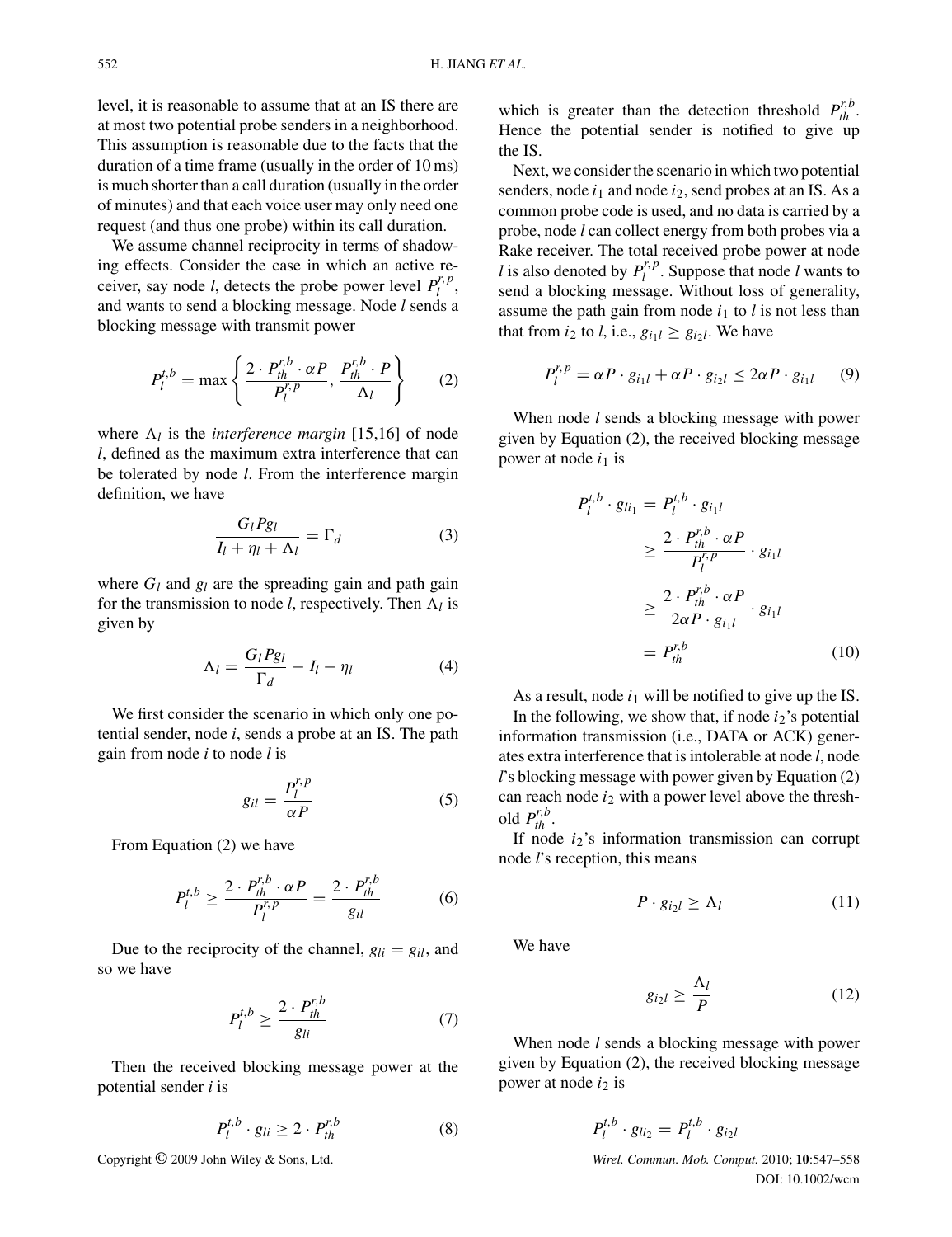$$
\geq \frac{P_{th}^{r,b} \cdot P}{\Lambda_l} \cdot g_{i_2l}
$$

$$
\geq \frac{P_{th}^{r,b} \cdot P}{\Lambda_l} \cdot \frac{\Lambda_l}{P}
$$

$$
= P_{th}^{r,b} \tag{13}
$$

As node *i*<sup>2</sup> detects blocking message power above the threshold, it gives up the IS.

In summary, when there are two probe senders in an IS, and the aggregate potential interference from their information transmissions is intolerable by an active receiver, the potential sender with stronger interference will be blocked. The potential sender with weaker interference will be blocked if its potential interference to the target active receiver is larger than the receiver's interference margin.

# 3.5. Impact of User Mobility and Solutions

The impact of user mobility on each active link at the MAC layer is two fold. One is due to the time-varying path attenuation of the desired signal, and the other is due to the varying interference level. The path attenuation consists of three components: path loss, shadowing, and fast (multipath) fading. Fast fading can be addressed by the Rake receiver that collects signal energy from different paths. The time-varying path loss, shadowing, and interference level make the SINR of each link fluctuate with time. Generally our scheme can automatically adapt to the varying SINR of each link, because each receiver determines whether or not to admit new links into the network based on real-time measurement and estimation of its desired signal power and interference levels. However, it is possible that the SINR of some ongoing links at an IS cannot remain above the threshold  $\Gamma_d$  because of the fluctuations. Thus, a *link failure* may happen. Although a new route searched by the routing scheme can help to solve the problem, it is desirable to deal with the problem at the MAC layer first before resorting to the routing scheme, considering the overhead and time needed for a new route search and the duration needed to set up a new route.

To address the link failure problem at the MAC layer, the traffic destination node of each active link indicates in its ACK two candidate DATA ISs at which the destination node experiences the minimum interference and does not transmit. The destination node also indicates a detected link failure (if any) in the ACK. If the traffic source node (say node *i*) does not receive correctly the ACK from its destination (say node *j*), this means the ACK is corrupted.<sup> $\ddagger\ddagger$ </sup> As node *i* does not have the information of whether the DATA transmission is corrupted or not, we let the link be re-established in a new DATA IS and a new ACK IS. The main difference from the establishment procedure given in Section 3.3 is as follows. Node *i* sends two probes in the two candidate DATA ISs indicated in the previous ACK. At each candidate IS, a request is sent if no blocking message is detected. The request also indicates two candidate ACK ISs in which node *i* experiences the minimum interference and does not transmit. If at least one request is received at node *j* (which means a new DATA IS is established), node *j* sends two probes at the candidate ACK ISs. If at least one probe at a candidate ACK IS is not blocked by active receivers at that IS, a new ACK IS is established. If the new DATA IS and ACK IS cannot be established simultaneously, the call is dropped.

On the other hand, if node *i* successfully receives an ACK which indicates that a failure of DATA transmission happens, a similar procedure is executed, except that only the establishment of a new DATA IS is needed.

Generally, if the link failure is due to large interference, it is likely that the call can be established successfully in other DATA and/or ACK ISs at which nodes generating large interference are not active. However, if the link failure is due to a large path loss of the desired signal (e.g., the traffic source and destination are separated by a large distance) or due to shadowing of the desired signal (e.g., the path between the traffic source and destination is blocked by a high building), it is very likely that the link quality of the target call at other ISs is not good enough either, and thus, the call will be dropped. In this case, a new route should be selected by the routing scheme.

## 3.6. Summary

The proposed MAC scheme has the desired features discussed in Section 1. The scheme is performed in a distributed manner at the mobile nodes, and is thus scalable to large networks. The hidden terminal problem does not exist, since each active receiver makes an admission decision on a new call based on real-time measurement of its own desired signal power and interference levels. The reservation nature of our scheme

<sup>‡‡</sup>If an expected DATA frame is not received, the traffic destination node responds with a NACK. For simplicity of presentation , we use 'ACK' to represent both ACK and NACK in this paper.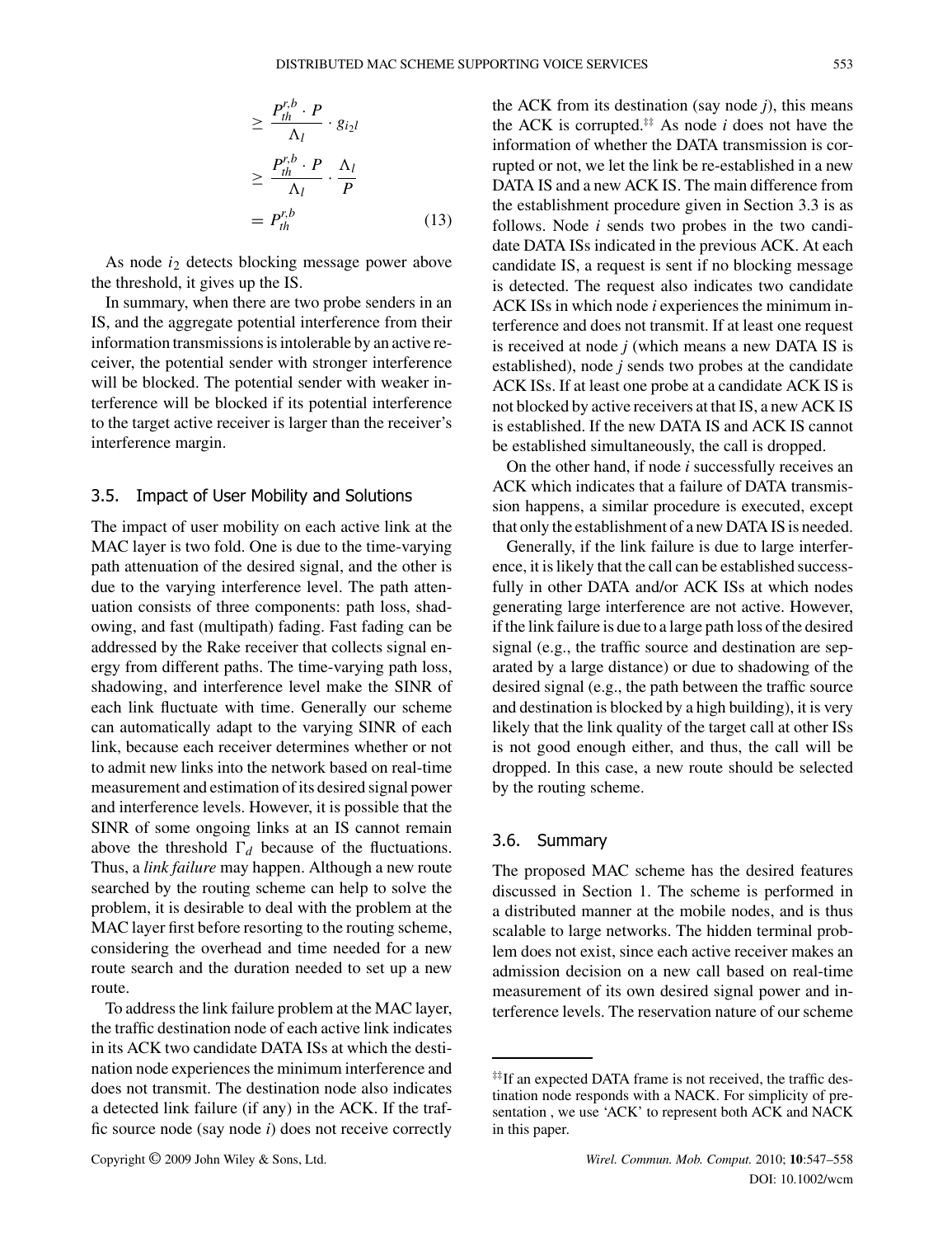can guarantee small delay and jitter for voice traffic as long as the minimum required rate can be met. Our scheme can adapt automatically to user mobility to a certain extent, also benefiting from the fact that each active receiver makes real-time measurements of desired signal power and interference levels. In addition, the 'ideal assumption' required by CSMA and busy tone based schemes (as discussed in Section 2) is unnecessary for our scheme. Furthermore, although the blocking message has similar functionality to the busytone in busy tone based schemes, our scheme does not have the problem of different channel gains in the separate busy tone and DATA frequency bands, because the blocking message and DATA are sent in the same band.

# **4. Statistical Multiplexing of Voice Traffic**

The resource reservation procedure in the preceding section is suitable for constant rate voice traffic, i.e., the sender generates packets at a constant rate during the call lifetime. However, voice traffic is normally characterized by an on/off nature. No information packets are generated in an off state, thus posing some challenges on the resource reservation procedure. When an on voice flow turns off, other active receivers measure less interference. If subsequently one or more new calls are admitted at the serving ISs of the off voice flow, and later the off voice flow switches to the on state, it is likely that some active receivers at the voice flow's serving ISs will experience more interference than they can tolerate, thus leading to link corruption. This problem is due to the inaccurate interference estimation when a voice flow turns of f. Furthermore, it is more desirable to achieve multiplexing gain of on/off voice traffic. To address these problems, the following solutions are proposed.

# 4.1. Solution to Inaccurate Interference Estimation

When a voice flow is in an  $\circ$  f f state, it uses a probe (referred to as  $of$  *f probe*) with a different code from that in Section 3.3 to inform other links of the interference that will be generated when the off voice flow turns on again. Specifically, when a voice flow from node *i* to node  $j$  turns  $\circ$  ff, its source and destination nodes send an  $\circ$  f probe on the DATA and ACK IS, respectively, with power  $\alpha P$  and a large spreading gain. Each active receiver keeps monitoring the off probe. At an

active receiver *l* at the DATA or ACK IS, let  $P_l^{r,p,\text{off}}$ denote the received off probe power. Then, when a new call sender sends a probe (for admission) that arrives at node *l* with power level  $P_l^{r,p}$ , node *l* will send a blocking message if

$$
\frac{P_l^{r,p}}{\alpha} + \frac{P_l^{r,p,\text{off}}}{\alpha} > \Lambda_l \tag{14}
$$

This means the potential interference of off voice flow from node *i* to node *j* is counted in node *l*'s current interference level, and thus, the inaccurate interference estimation problem can be addressed. When the voice flow from node *i* to node *j* turns on later, nodes *i* and *j* can send the DATA and ACK frame at the DATA IS and ACK IS, respectively, without any re-admission procedure.

#### 4.2. Solution for Statistical Multiplexing

In Equation (14), each active receiver at an IS counts 100% of the potential interference from off voice flows, and thus, there is no statistical multiplexing gain. If an active receiver counts only a portion *ξ* (*<*1) of the potential interference from  $\circ$  f f voice flows, only part of the reserved capacity for off voice flows is maintained. So we propose that, when a new call sender sends a probe (for admission) that arrives at an active receiver node *l* with power level  $P_l^{r,p}$ , node *l* will send a blocking message if

$$
\frac{P_l^{r,p}}{\alpha} + \xi \cdot \frac{P_l^{r,p,\text{off}}}{\alpha} > \Lambda_l \tag{15}
$$

where *ξ* is referred to as *reservation factor*. By this means, only a portion, *ξ*, of the potential interference from  $\circ$  f f voice flows is counted by the receiver node *l*, and thus, only a portion,  $\xi$ , of the capacity for the off voice flows is reserved. In other words, new calls can use a portion,  $1 - \xi$ , of the capacity for the off voice flows.

On the other hand, when an off voice flow turns on and its source and destination nodes start to transmit in its previous DATA and ACK ISs, respectively, it is possible that the transmission accuracy of other links at the ISs may be corrupted. So re-admission of off-to-on voice flows is necessary as follows. When an off voice flow turns on, the voice source node sends a probe in its previous DATA IS and in another IS at which the voice destination node experiences the least interference (as indicated in the last ACK). At either IS, if no blocking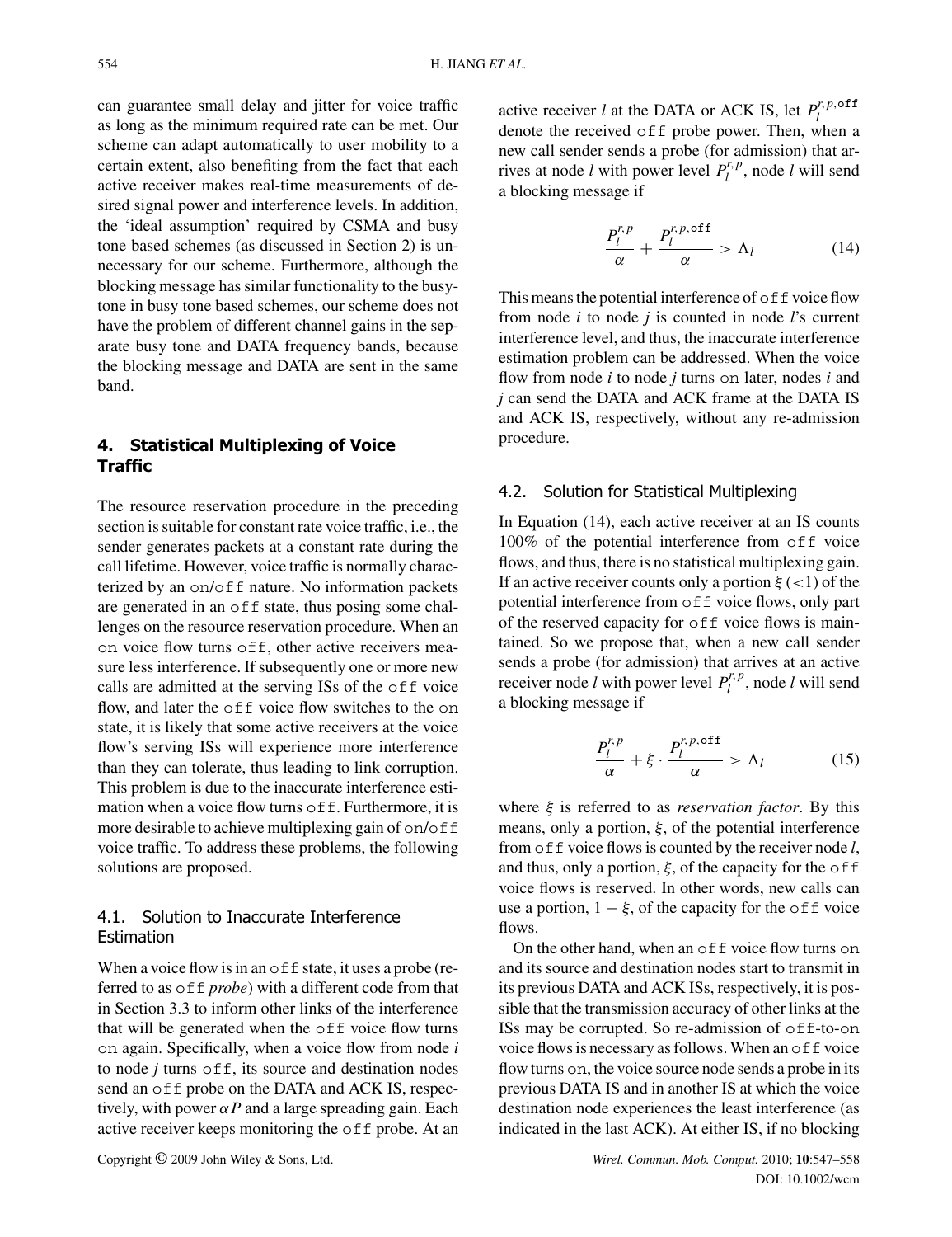message is detected, the voice source node sends a request which also indicates a candidate ACK IS (different from its previous ACK IS) at which it experiences the least interference and does not transmit. If the voice destination node receives at least one request, it sends a probe in its previous ACK IS and the candidate ACK IS. A new ACK IS is established if at least one probe is not blocked. The call will be dropped if a DATA IS and an ACK IS cannot be established simultaneously.

Note that the admission of an off-to-on voice request is different from that of a new call request. For a new call request, a certain portion of the capacity should be reserved for  $\circ$  ff voice flows, as shown in Equation  $(15)$ . On the other hand, for an off-to-on voice request, such reservation is not necessary, and thus, we have the following criterion for blocking an off-to-on voice request

$$
\frac{P_l^{r,p}}{\alpha} > \Lambda_l \tag{16}
$$

Therefore, when an off voice flow turns on, the source or destination node should use a different probe code from that used by the source or destination of a new voice call (i.e., different from that used in Section 3.3). By this means, other active receivers can distinguish off-to-on voice requests from new voice call requests.

# **5. Performance Evaluation**

We use computer simulation to evaluate the performance of the proposed scheme. Traditional QoS metrics for voice traffic include delay, jitter, and packet loss rate. From Section 3, it can be seen that, as long as a call is admitted into the network, the transmitter can send voice packets continuously in the reserved slot. So the voice delay is fixed with the maximum value being a time frame duration, and there is no jitter. Therefore, in the following, packet loss rate is used as the major QoS metric for voice in the simulation. The simulation is done using Matlab.

Consider an *ad hoc* network consisting of *N* nodes, with *N/*2 voice source nodes and *N/*2 voice destination nodes. The source nodes are randomly distributed in a  $1000 \text{ m} \times 1000 \text{ m}$  square, each associated with a destination node. All the source nodes are fixed, and all the destination nodes move with a speed *v* in a randomly selected direction. A destination node is assumed to move within a circle with the radius being 150 m and

Table I. The percentage of the ISs with different numbers of probes.

| Number $(N)$ of nodes | 20    | 40       | 60    | 80       | 100   |
|-----------------------|-------|----------|-------|----------|-------|
| $v = 10$ kph          |       |          |       |          |       |
| 1 probe               | 1.000 | 1.000    | 0.998 | 0.996    | 0.997 |
| 2 probes              | 0     | $\Omega$ | 0.002 | 0.004    | 0.003 |
| $\geq$ 3 probes       | 0     | $\Omega$ | 0     | $\Omega$ | 0     |
| $v = 20$ kph          |       |          |       |          |       |
| 1 probe               | 1.000 | 0.996    | 1.000 | 0.995    | 0.996 |
| 2 probes              | 0     | 0.004    | 0     | 0.005    | 0.004 |
| $\geq$ 3 probes       | 0     | $\theta$ | 0     | $\Omega$ | 0     |

the center being of the associated source node.§§ Each time frame has a fixed duration of 20 ms, and is further divided into 8 ISs and 8 BSs. The spreading gain is 32 for DATA and ACKs, and 3200 for probes. The path loss attenuation exponent  $\beta$  is 2.4, and the shadowing is modeled by the first-order autoregressive process given in Reference [\[17\].](#page-10-0) The voice call inter-arrival time at each source node is exponentially distributed with mean value 48 s, and the duration of a call is exponentially distributed with mean value 30 s. When a call is active, one DATA frame is generated over each time frame. The SINR requirement  $\Gamma_d$  is 10 dB. In the following, the simulation for each set of parameters ends when on average each source node finishes 100 calls.

In the simulation, the number *N* of nodes varies from 20 to 100, and the destination node velocity *v* varies from 0 to 20 km/h (kph). We first verify our assumption in Section 3.4 that the probability of more than two probe senders at an IS is negligible. Among the ISs with one or more probe senders, Table I lists the percentage of ISs that have one probe sender, two probe senders, and more than two probe senders, respectively. No more than two probes are observed at an IS, thus validating our assumption.

We also compare our scheme with the IEEE 802.11 MAC scheme. In this comparison,  $N = 100$ , no node is moving, and an active source node generates constant rate voice flows. It is observed that the 95% confidence interval of the packet delay and jitter in the IEEE 802.11 MAC scheme is (1.27, 1.33) s and (0.038, 0.042) s, respectively. On the other hand, our scheme is reservation based. Thus, the packet delay bound is a time frame duration, i.e., 20 ms, and the jitter is zero. These results indicate that our scheme performs better in terms of timely delivery of voice packets.

<sup>§§</sup>Routing may be involved when a destination node moves beyond this distance, a situation which is beyond the scope of this analysis.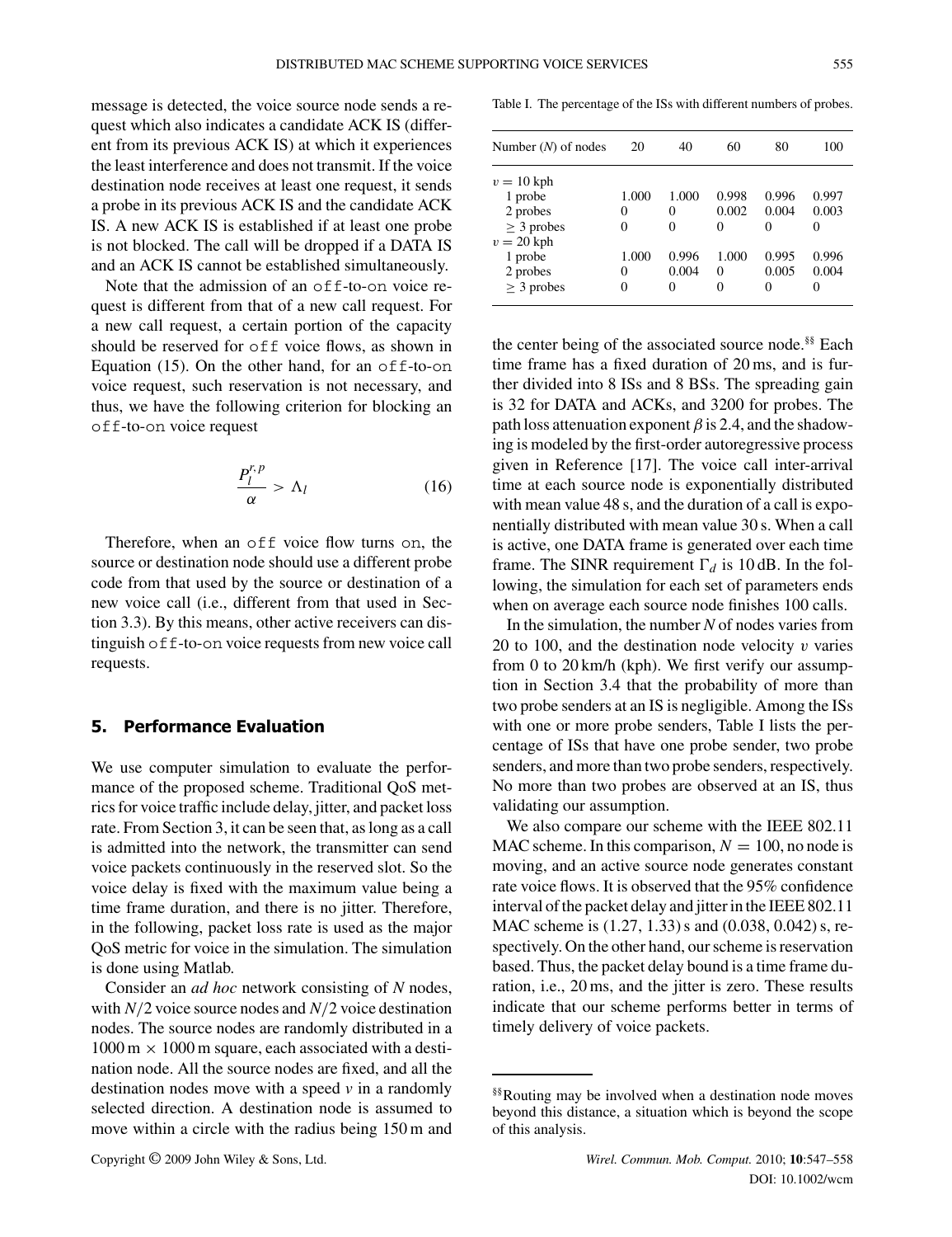<span id="page-9-0"></span>

Fig. 5. The voice frame loss rate of a voice call.

Next we evaluate the voice frame loss rate and call dropping rate in our scheme with constant rate voice flows. For an ongoing voice call, if its SINR requirement is not satisfied, it tries to switch from one IS to another. Some voice frames will be lost during the switching due to the switching processing time, and if the switching is not successful, call dropping occurs. Figure 5 shows the voice frame loss rate with different *N*and *v* values. A larger value of*N*or *v* tends to increase the frequency of switching among the ISs, thus increasing the voice frame loss rate. It can also be seen that all the voice frame loss rates are bounded by 0.1%, which should be within an acceptable range for voice service. It is observed that the ongoing call dropping probability is bounded by 1.2%, which happens when  $N = 100$ and  $v = 20$  kph. So our scheme can maintain the voice frame loss rate and call dropping rate at low levels.

Table II. Ongoing call dropping probability and new call blocking probability for the cases with on/off voice flows.

| ξ                     |                   | 0.5 |      |
|-----------------------|-------------------|-----|------|
| $v = 0$ kph           |                   |     |      |
| Dropping prob. $(\%)$ | 0.6               | 0.3 | 0    |
| Blocking prob. $(\%)$ | $\mathbf{\Omega}$ |     | 0.42 |
| $v = 10$ kph          |                   |     |      |
| Dropping prob. $(\%)$ | 4.7               | 4.3 | 0.9  |
| Blocking prob. $(\%)$ | 0.2               | 0.3 | 3.6  |
| $v = 20$ kph          |                   |     |      |
| Dropping prob. $(\%)$ | 5.1               | 4.9 | 1.2  |
| Blocking prob. $(\%)$ | 0.2               | 0.1 | 4.1  |
|                       |                   |     |      |

Copyright © 2009 John Wiley & Sons, Ltd. *Wirel. Commun. Mob. Comput.* 2010; **10**:547–558

For on/off voice flows with statistical multiplexing in our scheme, the durations of on and off states are simulated as being independent and exponentially distributed with mean values 352 and 650 ms, respectively. For  $N = 100$ , Table II shows the ongoing call dropping probability and new call blocking probability. When the reservation factor increases, more capacity is reserved for  $\circ$  f f voice flows, and thus, the ongoing call dropping probability decreases. However, the new call blocking probability increases correspondingly due to the reduced available capacity for new calls.

## **6. Conclusions**

It is challenging to support voice traffic over a mobile *ad hoc* network due to the delay-sensitive nature of such traffic and due to user mobility. In this paper we have proposed a MAC scheme to support voice traffic by the resource reservation mechanism. In the proposed scheme, user mobility is addressed by real-time signal and interference measurements and estimation at the receivers. Statistical multiplexing is achieved by partial resource reservation for  $\circ$  f f voice flows. The results of this study provide useful insight into the development and deployment of mobile *ad hoc* networks supporting multimedia services.

# **Acknowledgments**

The authors thank the anonymous reviewers for their constructive comments which have improved the presentation of this paper.

This work was supported by the U.S. National Science Foundation under grants ANI-03-38807 and CNS-06-25637, a research grant from the Natural Science and Engineering Research Council (NSERC) of Canada, and a Postdoctoral Fellowship from NSERC of Canada.

### **References**

- 1. Haas ZJ, Deng J. Dual busy tone multiple access (DBTMA) a multiple access control scheme for ad hoc networks. *IEEE Transactions on Communications* 2002; **50**(6): 975–985.
- 2. Wang P, Jiang H, Zhuang W. A new MAC scheme supporting voice/data traffic in wireless ad hoc networks.*IEEE Transactions on Mobile Computing* 2008; **7**(12): 1491–1503.
- 3. Lin CR, Geria M. Asynchronous multimedia multihop wireless network. In *Proceedings of IEEE INFOCOM'97*, Kobe, Japan, April 1997; 118–125.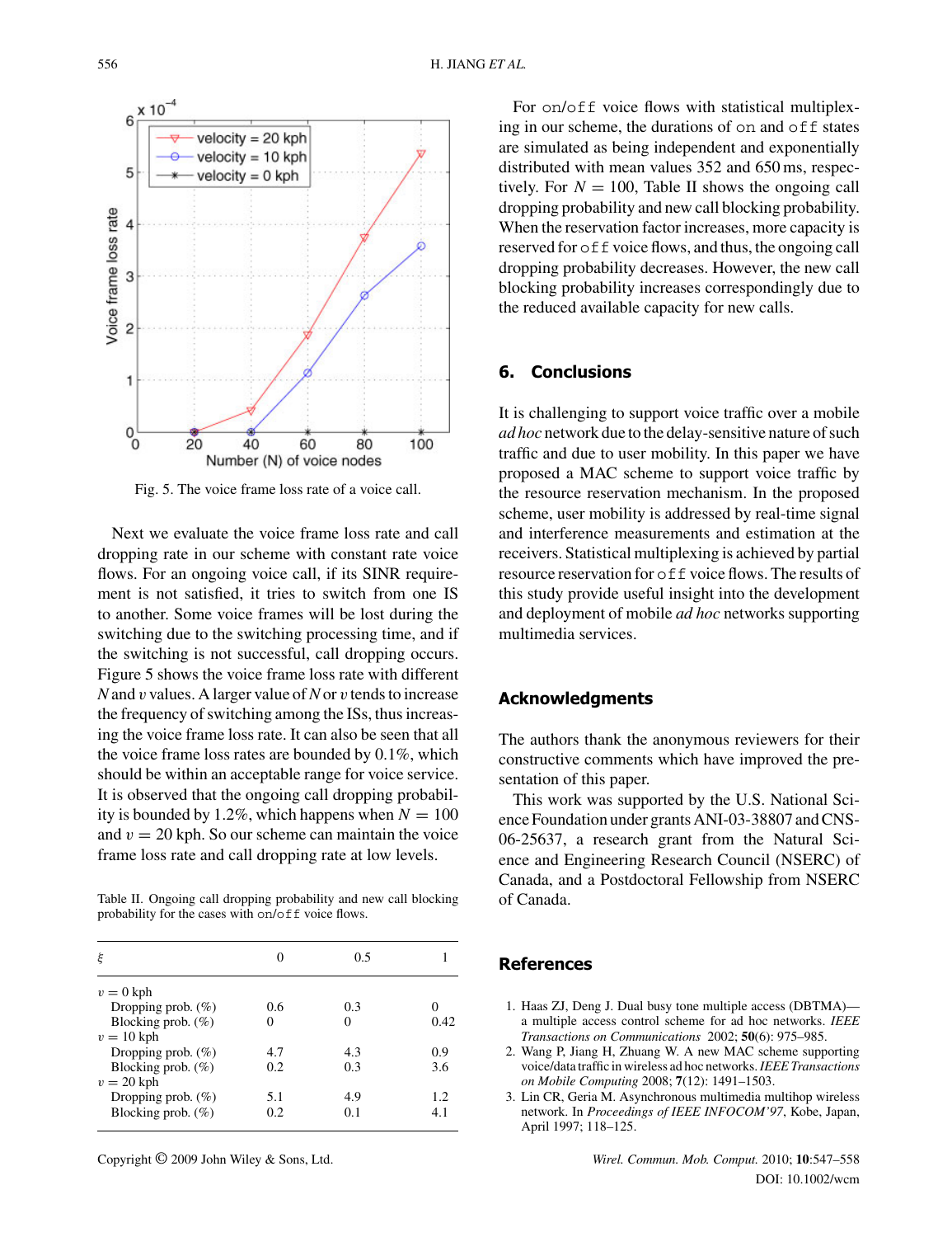- <span id="page-10-0"></span>4. Muir A, Garcia-Luna-Aceves JJ. Group allocation multiple access with collision detection. In *Proceedings of IEEE INFO-COM'97*, Kobe, Japan, April 1997; 1182–1190.
- 5. Jiang S, Rao J, He D, Ling X, Ko CC. A simple distributed PRMA for MANETs. *IEEE Transactions on Vehicular Technology* 2002; **51**(2): 293–305.
- 6. Ying Z, Ananda AL, Jacob L. A QoS enabled MAC protocol for multi-hop ad hoc wireless networks. In *Proceedings of 2003 IEEE International Performance, Computing, and Communications Conference (IPCCC'03)*, Phoenix, AZ, USA, April 2003; 149–156.
- 7. Sheu S-T, Sheu T-F. DBASE: A distributed bandwidth allocation/sharing/extension protocol for multimedia over IEEE 802.11 ad hoc wireless LAN. In *Proceedings of IEEE INFO-COM'01*, Anchorage, AK, USA, April 2001; 1558–1567.
- 8. Ahn CW, Kang CG, Cho YZ. Soft reservation multiple access with priority assignment (SRMA/PA): a novel MAC protocol for QoS-guaranteed integrated services in mobile ad-hoc networks. In *Proceedings of IEEE Vehicular Technology Conference (VCT'00)*, Boston, MA, USA, September 2000; 942– 947.
- 9. Jiang H, Wang P, Zhuang W, Shen X. An interference aware distributed resource management scheme for CDMA-based wireless mesh backbone. *IEEE Transactions on Wireless Communications* 2007; **6**(12): 4558–4567.
- 10. Sousa ES, Silvester JA. Spreading code protocols for distributed spread-spectrum packet radio networks. *IEEE Transactions on Communications* 1988; **36**(3): 272–281.
- 11. Moscibroda T, Wattenhofer R. The complexity of connectivity in wireless networks. In *Proceedings of IEEE INFOCOM'06*, Barcelona, Spain, April 2006.
- 12. Narayanaswamy S, Kawadia V, Sreenivas RS, Kumar PR. Power control in ad hoc networks: theory, architecture, algorithm, and implementation of the COMPOW protocol. In *Proceedings of European Wireless'02*, Florence, Italy, February 2002; 156– 162.
- 13. Banerjee S, Misra A. Minimum energy paths for reliable communication in multi-hop wireless networks. In *Proceedings of 3rd ACM MOBIHOC*, Lausanne, Switzerland, June 2002; 146– 156.
- 14. Wieselthier JE, Nguyen GD, Ephremides A. Energy-efficient broadcast and multicast trees in wireless networks. *Mobile Networks and Applications* 2002; **7**(6): 481–492.
- 15. Cuomo F, Martello C, Baiocchi A, Capriotti F. Radio resource sharing for ad hoc networking with UWB. *IEEE Journal on Selected Areas in Communications* 2002; **20**(9): 1722–1732.
- 16. Muqattash A, Krunz M. Power controlled dual channel (PCDC) medium access protocol for wireless ad hoc networks. In *Proceedings of IEEE INFOCOM'03*, San Francisco, CA, USA, March–April 2003; 470–480.
- 17. Stuber GL. *Principles of Mobile Communication*. Kluwer Academic Publishers: Norwell, MA, USA, 1996.

## **Authors' Biographies**



**Hai Jiang** received the B.S. degree in 1995 and the M.S. degree (with an Excellent Graduate Award) in 1998, both in electronics engineering, from Peking University, China and the Ph.D. degree (with an Outstanding Achievement in Graduate Studies Award) in 2006 in electrical engineering from the University of Waterloo, Canada. Since July 2007,

he has been an Assistant Professor at the Department of

Electrical and Computer Engineering, University of Alberta, Canada. His research interests include radio resource management, cellular/WLAN interworking, and cross-layer design for wireless multimedia communications. He received an Alberta Ingenuity New Faculty Award in 2008 and a Best Paper Award from IEEE GLOBECOM 2008. He served or will serve as a Co-Chair for the General Symposium at the International Wireless Communications and Mobile Computing Conference (IWCMC) 2007, the Communications and Networking Symposium at the Canadian Conference on Electrical and Computer Engineering (CCECE) 2009, and the Wireless and Mobile Networking Symposium at the IEEE International Conference on Communications (ICC) 2010. He is an Associate Editor for *the IEEE Transactions on Vehicular Technology*.



**Ping Wang** received the B.E. and M.E. degrees from Huazhong University of Science and Technology, China, in 1994 and 1997, respectively, and the Ph.D. degree from the University of Waterloo, Ontario, Canada, in 2008, all in electrical engineering. She is currently an Assistant Professor in the School of Computer Engineering, Nanyang Tech-

nological University, Singapore. Her current research interests include QoS provisioning and resource allocation in multimedia wireless communications. She is a co-recipient of a Best Paper Award from IEEE ICC 2007. She is an Associate Editor for the *EURASIP Journal on Wireless Communications and Networking* and the *International Journal of Ultra Wideband Communications and Systems*.



**H. Vincent Poor** received the Ph.D. degree in EECS from Princeton University in 1977. From 1977 until 1990, he was on the faculty of the University of Illinois at Urbana-Champaign. Since 1990 he has been on the faculty at Princeton, where he is the Michael Henry Strater University Professor of Electrical Engineering and Dean of the School of En-

gineering and Applied Science. Dr Poor's research interests are in the areas of stochastic analysis, statistical signal processing and their applications in wireless networks and related fields. Among his publications in these areas is the recent book *MIMO Wireless Communications* (Cambridge University Press, 2007). Dr Poor is a member of the National Academy of Engineering, a Fellow of the American Academy of Arts and Sciences, and a former Guggenheim Fellow. He is also a Fellow of the Institute of Mathematical Statistics, the Optical Society of America, and other organizations. In 1990, he served as President of the IEEE Information Theory Society, and in 2004–2007 he served as the Editor-in-Chief of the *IEEE Transactions on Information Theory*. Recent recognition of his work includes the 2005 IEEE Education Medal and the 2007 IEEE Marconi Prize Paper Award.